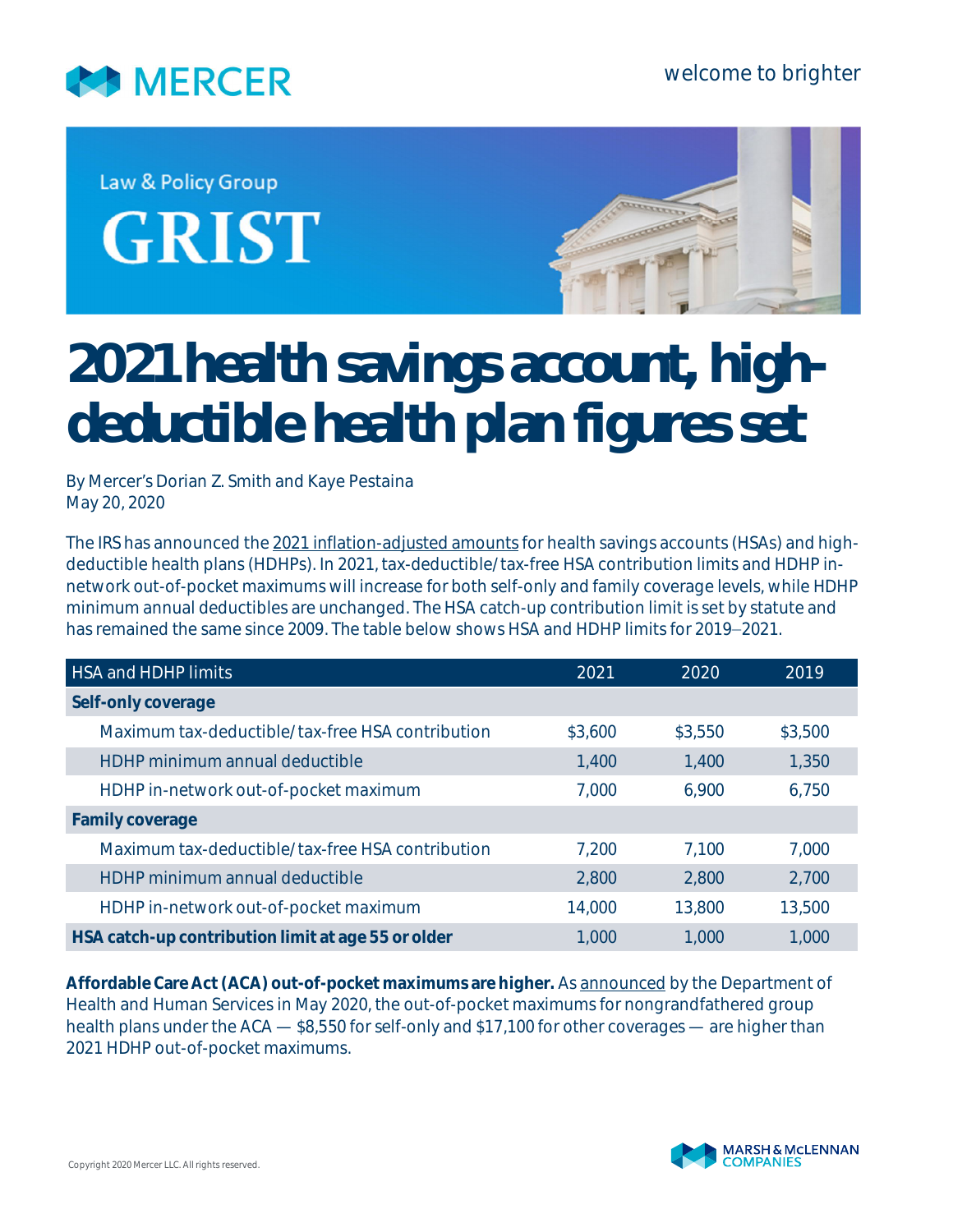Page 2 Law and Policy Group | GRIST **2021 health savings account, high-deductible health plan figures set**

## **Related resources**

#### **Non-Mercer resources**

- [Rev. Proc. 2020-32](https://www.irs.gov/pub/irs-drop/rp-20-32.pdf) (IRS, May 20, 2020)
- US [Department of Health and Human Services Notice of Benefit and Payment Parameters for 2021](https://www.federalregister.gov/d/2020-10045) (Federal Register, May 14, 2020)

### **Mercer Law & Policy resources**

- [CARES Act boosts telehealth, makes other health, paid leave changes](https://www.mercer.com/our-thinking/law-and-policy-group/cares-act-boosts-telehealth-makes-other-health-paid-leave-changes.html?) (March 27, 2020)
- [IRS extends income tax filing and HSA contribution deadlines](https://www.mercer.com/our-thinking/law-and-policy-group/irs-extends-income-tax-filing-hsa-contribution-deadlines.html) (March 25, 2020)
- [COVID-19 spurs IRS relief for HDHPs, state insurance guidance](https://www.mercer.com/our-thinking/law-and-policy-group/covid-19-spurs-irs-relief-for-hdhps-state-insurance-guidance.html) (March 18, 2020)
- [Healthcare law and policy outlook for 2020](https://www.mercer.com/our-thinking/law-and-policy-group/healthcare-law-and-policy-outlook-for-2020.html) (Feb. 18, 2020)
- [2020 quick benefit facts](https://www.mercer.com/our-thinking/law-and-policy-group/2020-quick-benefit-facts.html) (Jan. 27, 2020)
- [Summary of 2020 benefit-related cost-of-living adjustments](https://www.mercer.com/content/dam/mercer/attachments/global/law-and-policy/gl-2019-summary-of-2020-benefit-related-cost-of-living-adjustments.pdf) (Jan. 27, 2020)
- [Health Savings Account reforms pass key House panel](https://www.mercer.com/our-thinking/law-and-policy-group/health-savings-account-reforms-pass-key-house-panel.html) (Nov. 1, 2019)
- [IRS expands predeductible preventive care for HSA-qualifying health plans](https://www.mercer.com/our-thinking/law-and-policy-group/irs-expands-predeductible-preventive-care-for-hsa-qualifying-health-plans.html) (July 23, 2019)
- [Executive order targets healthcare prices quality, and HSA/FSA changes](https://www.mercer.com/our-thinking/law-and-policy-group/executive-order-targets-healthcare-price-and-quality-transparency.html) (July 10, 2019)

#### **Other Mercer resources**

- [Consumer-directed health plans](https://www.mercer.us/what-we-do/health-and-benefits/consumer-directed-health-plan.html)
- [US Health News: Consumerism](https://www.mercer.us/our-thinking/healthcare/consumerism.html)
- [HSAs: Saving for, and during, an emergency](https://www.mercer.us/our-thinking/healthcare/HSA-saving-for-and-during-an-emergency.html) (May 14, 2020)
- [Could free COVID-19 services sabotage your HSA? IRS just weighed in](https://www.mercer.us/our-thinking/healthcare/could-free-covid-19-services-sabotage-your-hsa-irs-just-weighed-in.html) (March 12, 2020)
- [HSA enrollment rises even as full-replacement strategies decline](https://www.mercer.us/our-thinking/healthcare/hsa-enrollment-rises-even-as-full-replacement-strategies-decline.html) (Jan. 7, 2020)
- [To treat or to prevent? That is \(still\) the HSA question](https://www.mercer.us/our-thinking/healthcare/to-treat-or-to-prevent-that-is-still-the-hsa-question.html) (Jan. 7, 2020)